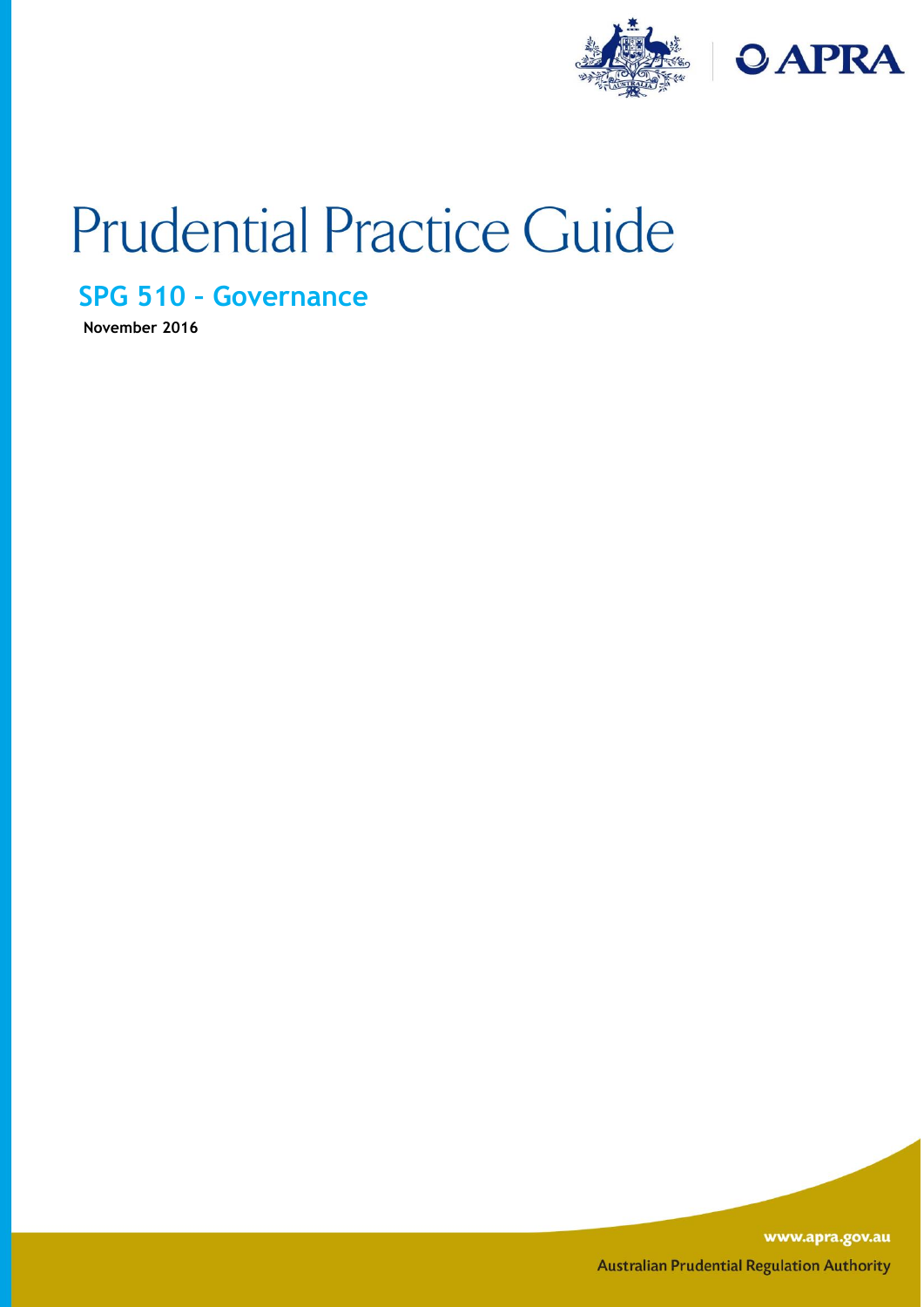#### **Disclaimer and Copyright**

This prudential practice guide is not legal advice and users are encouraged to obtain professional advice about the application of any legislation or prudential standard relevant to their particular circumstances and to exercise their own skill and care in relation to any material contained in this guide.

APRA disclaims any liability for any loss or damage arising out of any use of this prudential practice guide.

#### © Australian Prudential Regulation Authority (APRA)

This work is licensed under the Creative Commons Attribution 3.0 Australia Licence (CCBY 3.0). This licence allows you to copy, distribute and adapt this work, provided you attribute the work and do not suggest that APRA endorses you or your work. To view a full copy of the terms of this licence, visit www.creativecommons.org/licenses/ by/3.0/au/.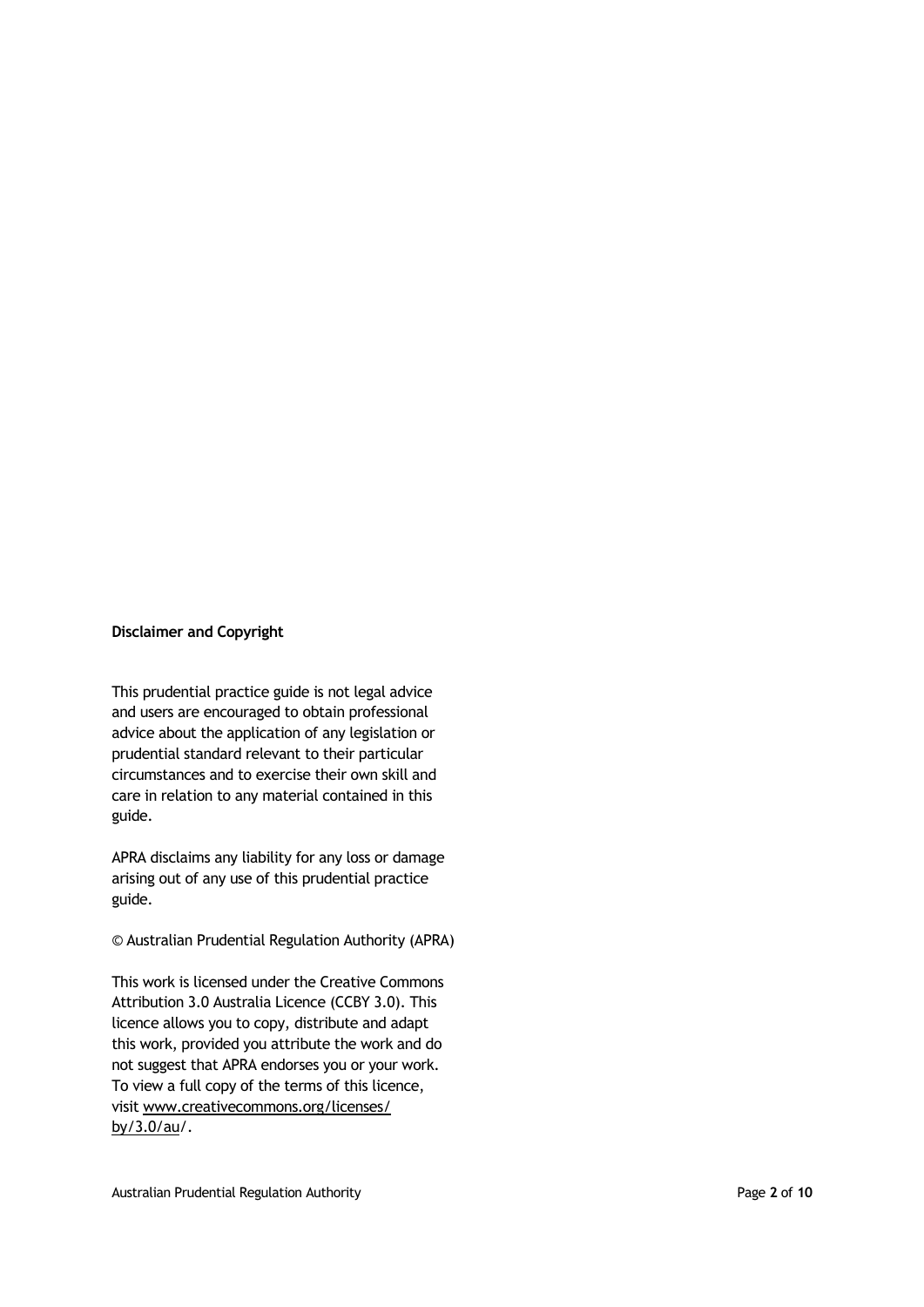# **About this guide**

Prudential Practice Guides (PPGs) provide guidance on APRA's view of sound practice in particular areas. PPGs frequently discuss legal requirements from legislation, regulations or APRA's prudential standards, but do not themselves create enforceable requirements.

*Prudential Standard SPS 510 Governance* (SPS 510) sets out APRA's requirements in relation to the governance of a registrable superannuation entity (RSE) licensee's (RSE licensee's) business operations. This PPG aims to assist an RSE licensee in complying with those requirements and, more generally, to outline prudent practices in relation to certain governance matters.

For the purposes of this guide, and consistent with the application of SPS 510, 'RSE licensee' has the meaning given in the *Superannuation Industry (Supervision) Act 1993*.

Subject to the requirements of SPS 510, an RSE licensee has the flexibility to structure its governance framework in the way most suited to achieving its business objectives. Not all practices outlined in this PPG will be relevant for every RSE licensee and some aspects may vary depending upon the size, business mix and complexity of the RSE licensee's business operations.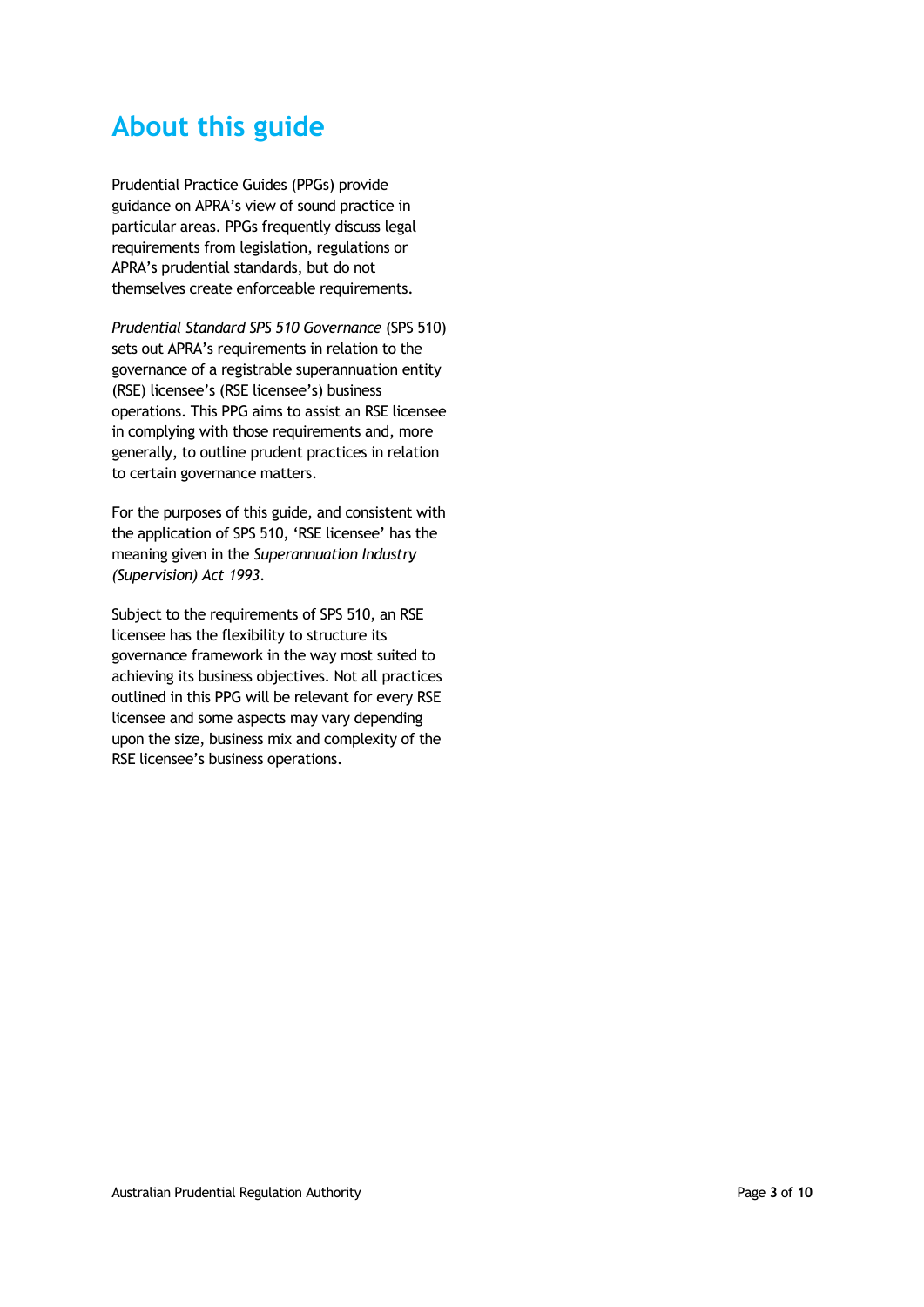## **Principles**

- 1. A number of principles underpin a sound and effective governance framework for an RSE licensee. These include:
	- (a) responsibility  $-$  the board of directors (the Board) is ultimately responsible and accountable for the decisions and actions taken by an RSE licensee<sup>1</sup>;
	- (b) independence demonstrated by a Board that discharges its review and oversight role effectively and independent of the interests of dominant shareholders, management, and competing or conflicting business interests;
	- (c) renewal  $-$  a policy of renewal provides for fresh insight and general reinvigoration of a Board while also ensuring ongoing effective oversight and understanding of the business of the RSE licensee by the Board;
	- (d) expertise demonstrated by a Board with the necessary expertise to fulfil its role and functions, and access to independent expertise not readily available amongst the current directors;
	- (e) diligence  $-$  demonstrated by a Board that discharges its duties and responsibilities carefully and conscientiously;
	- (f) prudence  $-$  demonstrated by a Board with a clear focus on the prudent management of the RSE licensee's business operations<sup>2</sup>;
	- (g) transparency  $-$  demonstrated by a Board that is open and honest in its dealings on behalf of the RSE licensee; and
	- (h) oversight  $-$  demonstrated by a Board that is able to satisfy itself that the management and operation of the RSE

2 For the purposes of this PPG, an 'RSE licensee's business operations' includes all activities as an RSE licensee (including licensee's business operations conforms to its strategy, direction and policies.

#### **Governance framework**

- 2. An effective governance framework includes the oversight of systems, structures, policies, processes and people that underpin accountability within the RSE licensee's business operations. It supports an RSE licensee to make objective business decisions in the best interests of beneficiaries.
- 3. APRA expects that a Board would establish a process to ensure that governance risks are properly and regularly evaluated and managed by the Board. Governance risks include, but are not limited to, risks associated with:
	- (a) accountability and transparency of decision-making processes;
	- (b) delegation of roles and responsibilities;
	- (c) remuneration arrangements;
	- (d) fitness and propriety; and
	- (e) the management of conflicts of interest.<sup>3</sup>
- 4. For the avoidance of doubt, where an RSE licensee already has in place a policy that satisfies requirements set out in SPS 510, the RSE licensee may incorporate such policies by reference into the governance framework. That is, the materials do not have to be duplicated for the purposes of complying with the requirements of SPS 510.
- 5. APRA's view is that a prudent Board would determine a target size for the Board and its committees and reflect in the Board's renewal policy an outline of how the Board intends to achieve and maintain this target size.
- 6. APRA's view is that board size influences a Board's capacity to operate effectively. APRA

the activities of each RSE of which it is the licensee), and all other activities of the RSE licensee to the extent that they are relevant to, or may impact on, its activities as an RSE licensee.

3 Refer to *Prudential Standard SPS 220 Risk Management* for guidance relating to governance risk and *Prudential Practice Guide SPG 520 Fit and Proper* and *Prudential Practice Guide SPG 521 Conflicts of Interest* (SPG 521) for further guidance relating to assessments of fitness and propriety and the management of conflicts.

<sup>1</sup> For the purposes of this prudential practice guide (PPG), a reference to 'a director' is a reference to a director of an RSE licensee which has a Board of directors or, in the case of a group of individual trustees, an individual trustee and 'group of individual trustees' has the meaning given in section 10(1) of the *Superannuation Industry (Supervision) Act 1993* (SIS Act).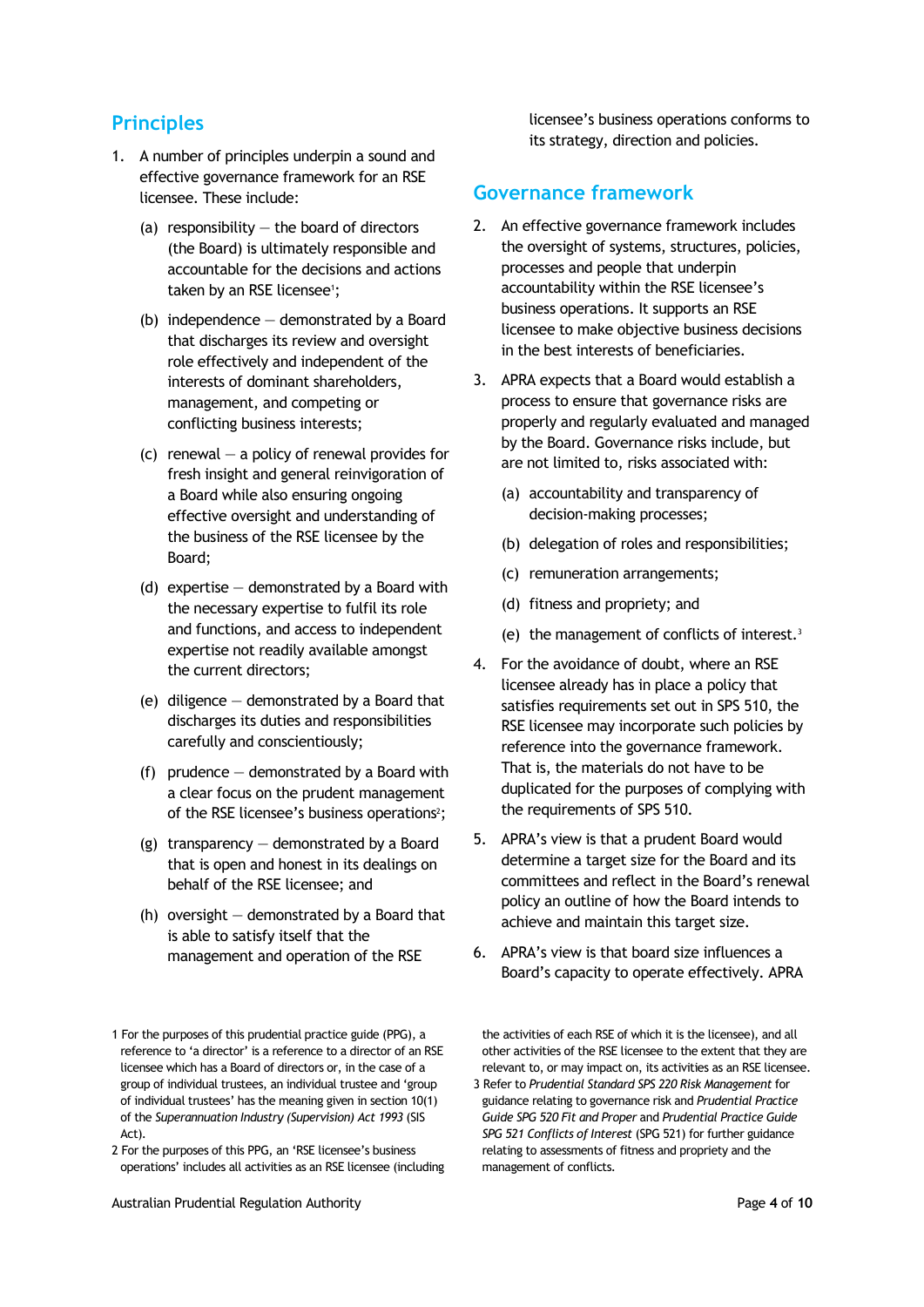considers it would be prudent practice for an RSE licensee to periodically review the total number of directors on the Board and assess whether the size of the Board supports the effective functioning and decision-making of the Board. The size of the Board is ultimately a matter for the RSE licensee to set in light of the size, business mix and complexity of their business operations. APRA's view, however, is that there are likely to be very limited circumstances where an RSE licensee would need a Board of more than 12 directors.

- 7. APRA's view is that, when determining the overall composition of the Board, an RSE licensee would ordinarily take into account the RSE licensee's business and strategic plans and the skills and capabilities required to effectively oversee the implementation of that strategy.
- 8. APRA expects that an RSE licensee would establish policies and procedures relating to voting rights which support effective decisionmaking by the Board. This would be expected to include procedures which ensure that the views of all directors are adequately reflected in all decisions made by the Board.
- 9. It would be prudent practice for the Board to consider using relevant board committees to provide appropriate oversight of key governance matters. Such committees may include a dedicated nomination committee or another appropriate board committee, such as the board risk committee.
- 10. The responsibilities of a dedicated nomination committee might include:
	- (a) overseeing the nomination, appointment, reappointment and removal processes for directors of the Board<sup>4</sup>;
	- (b) recommending candidates for appointment to the Board; and
	- (c) overseeing remuneration and performance assessment policies and processes (if these

roles are not otherwise performed by the Board Remuneration Committee).

#### **The Board and senior management**

- 11. As stated in SPS 510, the Board has ultimate responsibility for the sound and prudent management of an RSE licensee's business operations. A well-functioning Board will review and approve business strategies and significant policies of the RSE licensee. It will also satisfy itself that an effective system of risk management and internal control is established and maintained, and that senior management monitors the effectiveness of the risk management framework.
- 12. Senior management has responsibility for dayto-day management of an RSE licensee's business operations. This includes the implementation and monitoring of systems, structures, policies, processes, information and oversight arrangements used in managing the RSE licensee.

### **Composition of the Board**

- 13. Section 10(1) of the SIS Act contains a definition of 'independent director', a term that is used in Part 9 of the SIS Act, which deals with equal representation of employers and members in relation to standard employer-sponsored funds. APRA's view is that a prudent equal representation Board would consider the benefits of the appointment of at least one independent director.
- 14. A non-equal representation Board might similarly consider the benefits of the appointment of one or more directors who are free from any business or other association that could materially interfere with the exercise of their independent judgement. Such directors broaden the skills and capabilities that can be brought to the board table, and improve decision-making by bringing an objective perspective to issues the

4 For the purposes of this PPG, 'appointment' encompasses both

the appointment of new directors and reappointment of existing or past directors to the Board or board committees.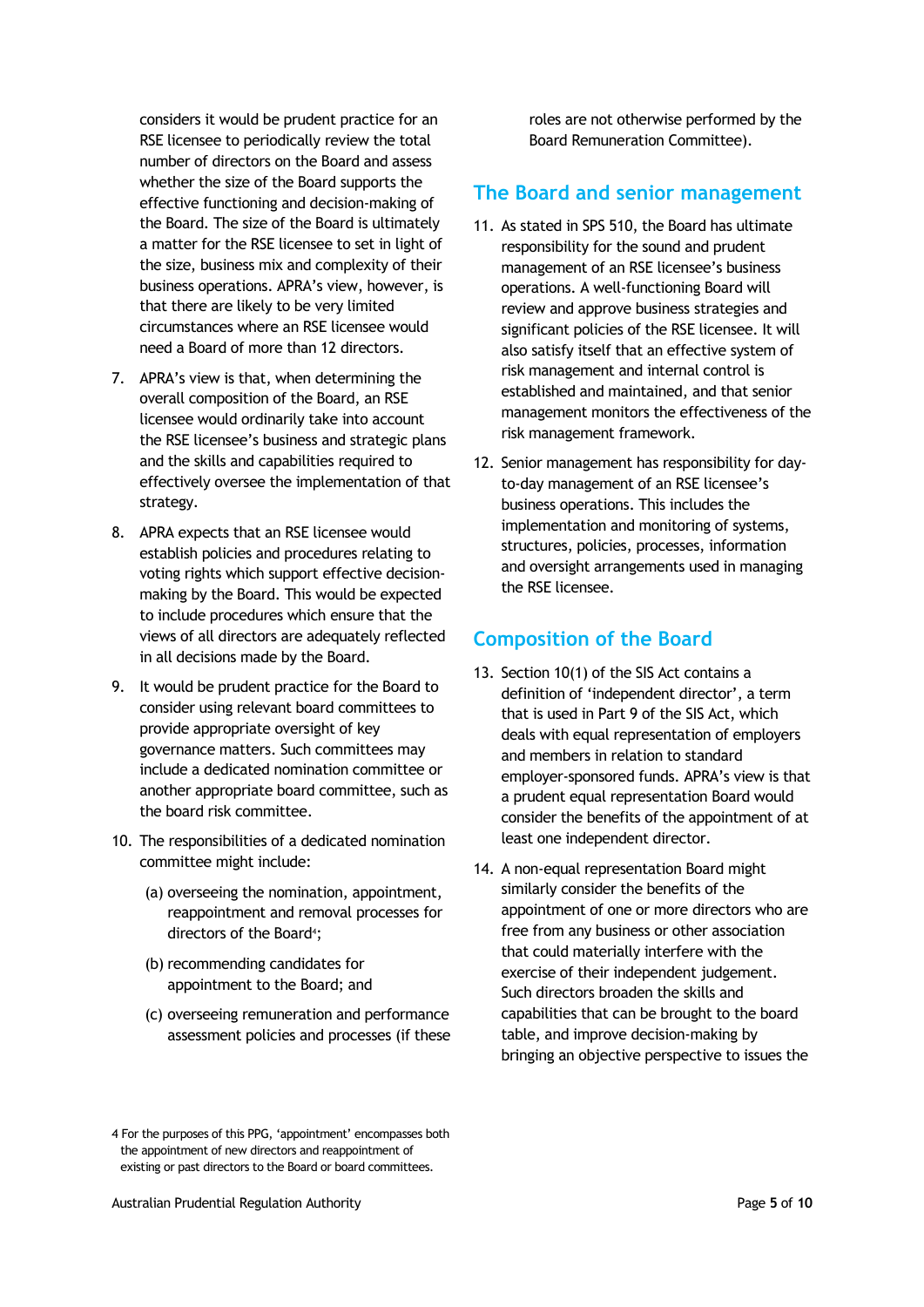board considers. They are also well placed to hold other directors accountable for their conduct, particularly in relation to conflicts of interest.

- 15. For the purposes of this PPG, a director who is free from these other associations is referred to as 'a non-affiliated director'.
- 16. Further, APRA's view is that a prudent RSE licensee would consider whether the appointment of an independent or nonaffiliated director, as relevant, as chairperson of the Board would benefit the Board's fulfilment of its duties.
- 17. When assessing whether a director is a nonaffiliated director, the Board may have regard to whether the director:
	- (a) is a substantial shareholder of the RSE licensee or an officer of, or otherwise associated directly with, a substantial shareholder of the RSE licensee<sup>5</sup>;
	- (b) is employed, or has previously been employed, in an executive capacity by the RSE licensee, another group member or a standard employer sponsor and there has not been a period of at least three years between ceasing such employment and serving on the Board;
	- (c) has within the last three years been a director of a standard employer sponsor, a principal of a material professional adviser or a material consultant to the RSE licensee or another group member, or an employee materially associated with the service provided;
	- (d) is a material supplier of the RSE licensee's business operations or another group member, or an officer of or otherwise associated directly or indirectly with a material supplier;
	- (e) has a material contractual relationship with the RSE licensee or

another group member other than as a director;

- (f) is eligible to be a member representative or employer representative on the Board<sup>6</sup>; or
- (g) has served as a member representative or employer representative at any time in the last three years.
- 18. It would be prudent practice for an RSE licensee to consider the current and past associations of candidates when seeking to appoint new directors. Where a current or past association could impact a director's ability to effectively carry out their role, APRA expects that the Board would consider whether that appointment is appropriate and in the best interest of members.
- 19. APRA's view is that membership of an RSE within the RSE licensee's business operations does not preclude a director from being considered to be non-affiliated.
- 20. APRA considers it prudent practice for a Board to also closely consider whether it would be appropriate to include independent and/or non-affiliated directors, as relevant, within the membership of its Board Remuneration Committee and Board Audit Committee.

## **Residency**

21. As a guide, a person might be considered 'ordinarily resident', as referred to in SPS 510, if they are likely to be in Australia for a majority of days in any 12-month period.

## **RSE licensees that are part of a corporate group**

22. Where an RSE licensee is part of a corporate group, APRA expects that the Board would consider the potential impact on the RSE licensee of the operations, including but not limited to, the policies and procedures of

<sup>5</sup> Refer to s. 12 of the SIS Act for the definition of 'associate'. 6 Refer to s. 10(1) of the SIS Act for the meaning of 'member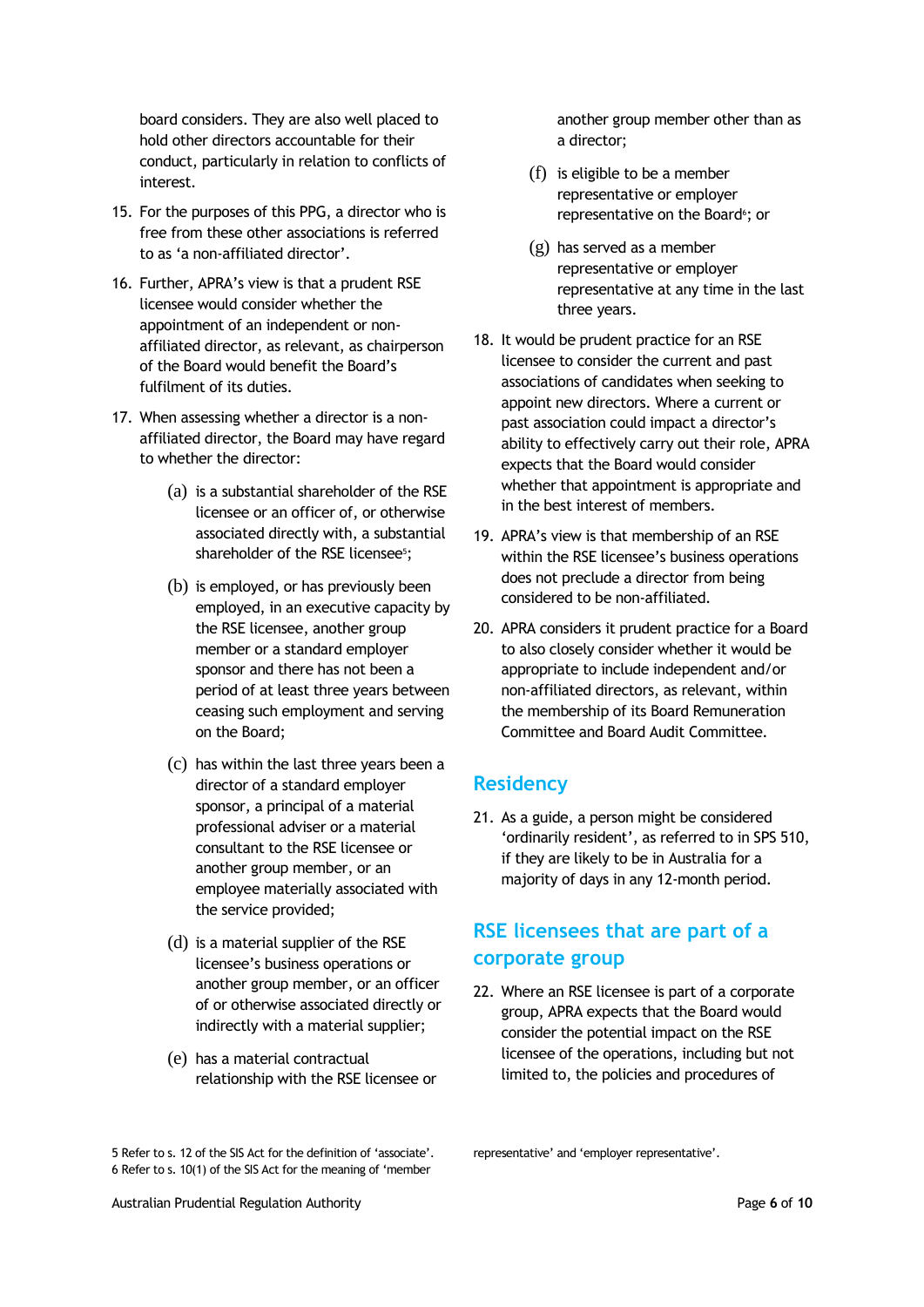other entities in the group. If the RSE licensee is the head of the group, APRA expects the Board would consider the impact of the operations of member entities of the group on all RSE licensees within the group.

23. A person may act as a director of more than one APRA-regulated entity within a corporate group. Where an RSE licensee is part of a corporate group, a person who is a director of the RSE licensee and is also an independent director elsewhere in the group, within the meaning given in *Prudential Standard CPS 510 Governance*, would not ordinarily be considered a non-affiliated director of the RSE licensee.

#### **Board renewal**

- 24. APRA expects a Board renewal policy would document the maximum tenure period for each director, including the circumstances where the RSE licensee may deviate from the terms of its tenure policy.<sup>7</sup> APRA's view is that long periods of tenure can affect a person's capacity to exercise independent judgement. APRA expects that the length of each director's tenure would be examined shortly before the end of each term served and that there would be limited circumstances in which maximum tenure limits exceeding 12 years would be appropriate.
- 25. APRA expects that an RSE licensee would develop and implement a considered approach for assessing each director on the cessation of their term, and at the end of the RSE licensee's maximum tenure period, to determine whether it is appropriate for the individual to be reappointed. This includes having regard to periods of time served on the Board of a predecessor RSE licensee where the individual is appointed to, for example, the board of the merged or successor entity.
- 26. APRA expects that circumstances where a person is reappointed as a director at the end of the RSE licensee's maximum tenure period

would be exceptional. APRA also expects that, in the absence of exceptional circumstances, a director would serve on the Board for at least the term for which the director was appointed. Decisions about the appointment and removal of individual directors would ordinarily be considered by the Board of the RSE licensee. An appropriate length of term of appointment for directors would ordinarily be in the vicinity of three to four years.

## **Board nomination, appointment and removal**

- 27. Achieving overall Board composition which is appropriate for an RSE licensee's business operations provides the foundation for sound governance. The nomination, appointment and removal processes of the Board are crucial to achieving appropriate Board composition.
- 28. APRA's view is that the Board would be expected to have in place robust processes to support the nomination of appropriate candidates for appointment to the Board. This would include processes to support open and effective communication and consultation with organisations with a right to nominate directors for appointment to the Board. APRA considers that it would be appropriate for the Board to have processes in place to respond to the situation where a sponsoring organisation nominates or appoints a director that the Board considers unsuitable for appointment.
- 29. The Board's policy for nominating and appointing directors would be expected to ensure that terms of tenure are staggered to support continuity and the appropriate transfer of knowledge and skills to new directors.
- 30. When considering potential candidates and appointing new directors, APRA's view is that an RSE licensee would assess:
	- (a) the current and past associations of candidates;

<sup>7</sup> For the purpose of this PPG, a reference to 'tenure' is a reference to the total length of service of an individual director on the Board (including non-continuous service).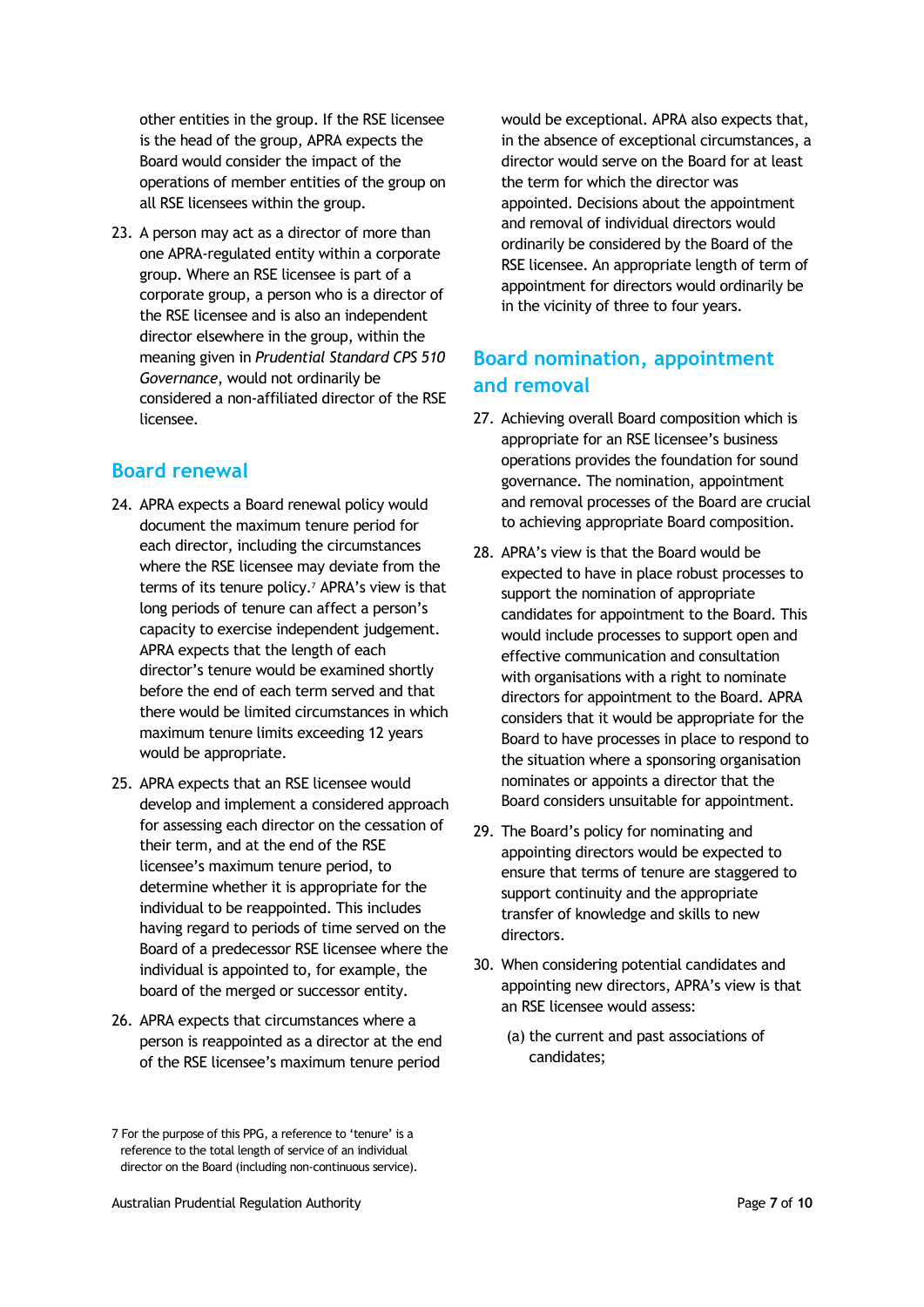- (b) the appropriateness of other directorships held by the candidate director, especially directorships of other RSE licensees<sup>8</sup>;
- (c) the skills and capabilities of nominated candidates against the role and responsibilities of the vacancy and the Board as a whole, including consideration of committee vacancies; and
- (d) the fitness and propriety of nominated candidates.

## **Board renewal and equal representation requirements**

- 31. APRA considers that it is important that formal procedures are in place to support the nomination and appointment of member and employer representatives in an equal representation environment. This includes ensuring that all eligible potential representatives can submit nominations and that the duties, requirements and expected skills and experience of a director are clearly communicated to potential representatives. In circumstances where nominating bodies select directors for appointment, it is prudent practice for the RSE licensee to communicate to the nominating body the manner in which its nomination process can support the board renewal policy.
- 32. Member and employer representatives are subject to the requirements of SPS 510 as well as those contained in Prudential Standard SPS 520 Fit and Proper (SPS 520). APRA expects an RSE licensee would carefully consider the requirements of both SPS 510 and SPS 520 when appointing new directors noting that the equal representation requirements do not absolve an RSE licensee from the obligation to determine whether an individual is appropriate to act as a trustee or director of a corporate trustee.

### **Board committees**

- 33. SPS 510 sets out the minimum requirements for the Board Remuneration Committee and Board Audit Committee.
- 34. A well-functioning Board will typically consider whether there may be merit in establishing board committees for the purpose of overseeing critical functions. Whilst SPS 510 only requires the establishment of a Board Remuneration Committee and a Board Audit Committee, the Board may find the establishment of other committees beneficial for certain functions and for strengthening the overall governance arrangements of the RSE licensee.
- 35. While some functions and responsibilities of directors may be delegated to board committees where appropriate, the Board retains ultimate responsibility for ensuring that those duties are performed.
- 36. In establishing committees, a well-functioning Board will have regard to the risk profile of the RSE licensee and the complexity of its business, as well as the experience and expertise of the directors.
- 37. Where board committees are established, it would be prudent practice for these committees to have clearly defined charters that set out their role and objectives, responsibilities, authorities and tenure, and for the charters of these committees to be regularly reviewed. It would also be prudent practice that board committees report regularly to the Board.

### **Board Audit Committee**

38. APRA expects that, in addition to the requirements in SPS 510, the Board Audit Committee would, from time to time, meet separately with the internal auditor and RSE auditor without other parties being present.

8 Refer to SPG 521.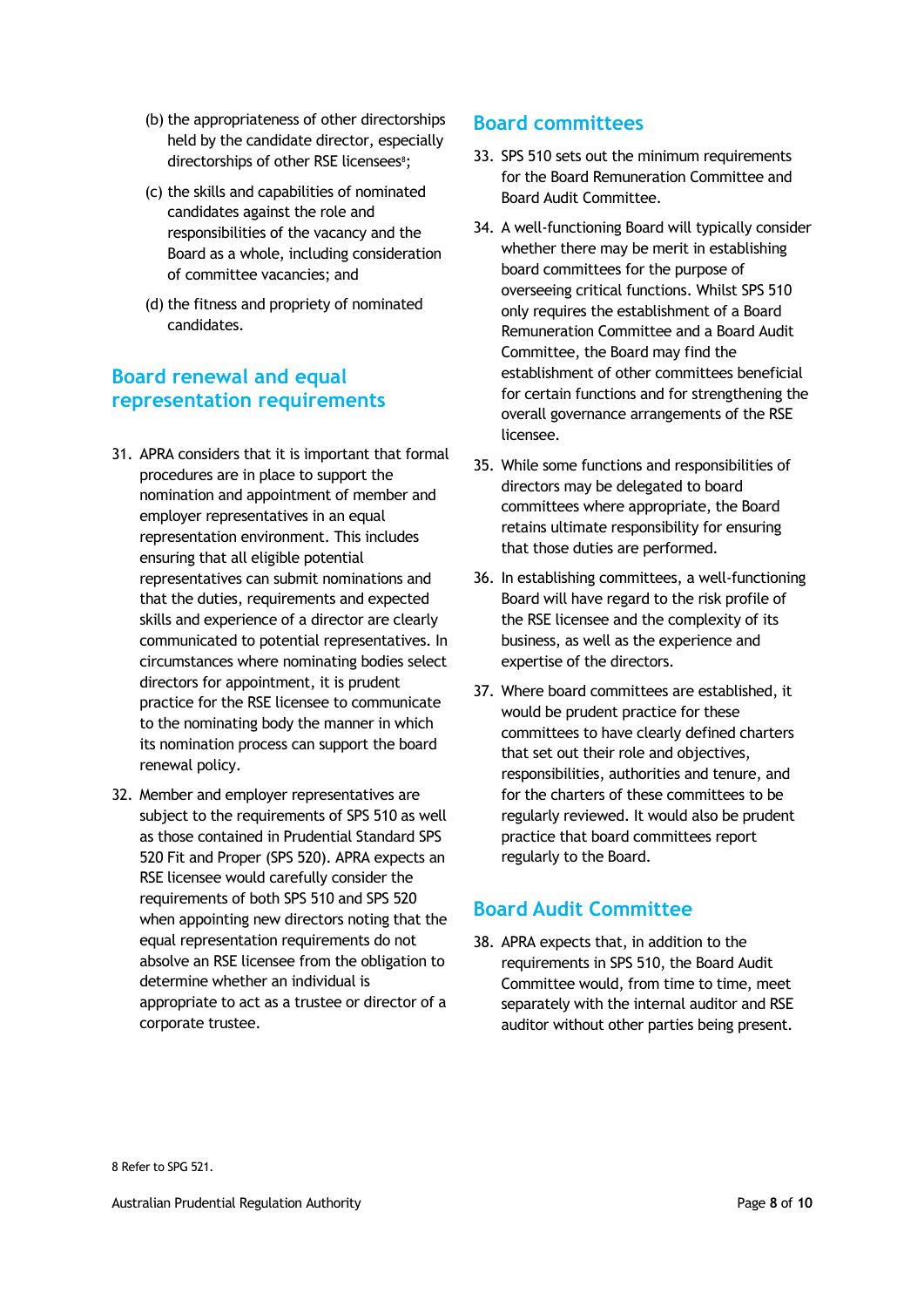## **Board Risk Committee**

- 39. SPS 510 does not require an RSE licensee to establish a dedicated Board Risk Committee. However, APRA expects that the Board would have considered the necessity of such a committee and the suitability of arrangements for dealing with risk issues at the Board level. Typically, APRA expects larger and more complex RSE licensees would have a separate Board Risk Committee.
- 40. A Board Risk Committee would be responsible for reviewing the risk management framework of the RSE licensee, for determining policies that ensure the risk management framework is adhered to and for monitoring adherence to those policies.
- 41. It would be prudent practice for the Board Risk Committee to allow those responsible for risk management functions to meet with it, without other parties being present.

#### **Internal audit**

42. While SPS 510 requires the internal audit function to have a reporting line and unfettered access to the Board Audit Committee, this does not preclude the internal auditor from having a reporting line to management, provided that this does not undermine the independence of the internal audit function, either in appearance or in fact.

#### **Board performance assessment**

- 43. SPS 510 requires the Board to assess its performance and that of individual directors relative to its objectives. In undertaking this assessment, a well-functioning Board would typically consider and document the objectives that it sets for the Board collectively and for individual directors.
- 44. Objectives for the Board could include:
	- (a) establishing the overall strategy for the RSE licensee and ensuring reporting against this strategy;
	- (b) assessing operating and financial conditions against forecasts;
- (c) assessing senior management performance against agreed criteria, which would include, for relevant senior management, the effectiveness of risk controls; and
- (d) making key decisions in a timely manner.
- 45. Objectives for individual directors may include:
	- (a) demonstrating the required expertise for their role;
	- (b) attendance and participation at Board meetings; and
	- (c) contributing to Board deliberations and the overall direction of the RSE licensee.
- 46. APRA expects the Board to consider whether its annual Board assessment would be best undertaken by a party who is free from connection to the RSE licensee or its associates. At a minimum, APRA expects the Board assessment would be undertaken by an external party at least every three years.
- 47. APRA expects that a Board would have in place a documented policy on Board performance assessments which includes:
	- (a) the timeframe within which assessments will be conducted;
	- (b) how sufficient objectivity in performance assessments will be achieved;
	- (c) how the Board will manage the outcomes of performance assessments and recommended courses of action in the event of performance that is below expectations; and
	- (d) a reasonable timeframe for action after performance assessments have been conducted.